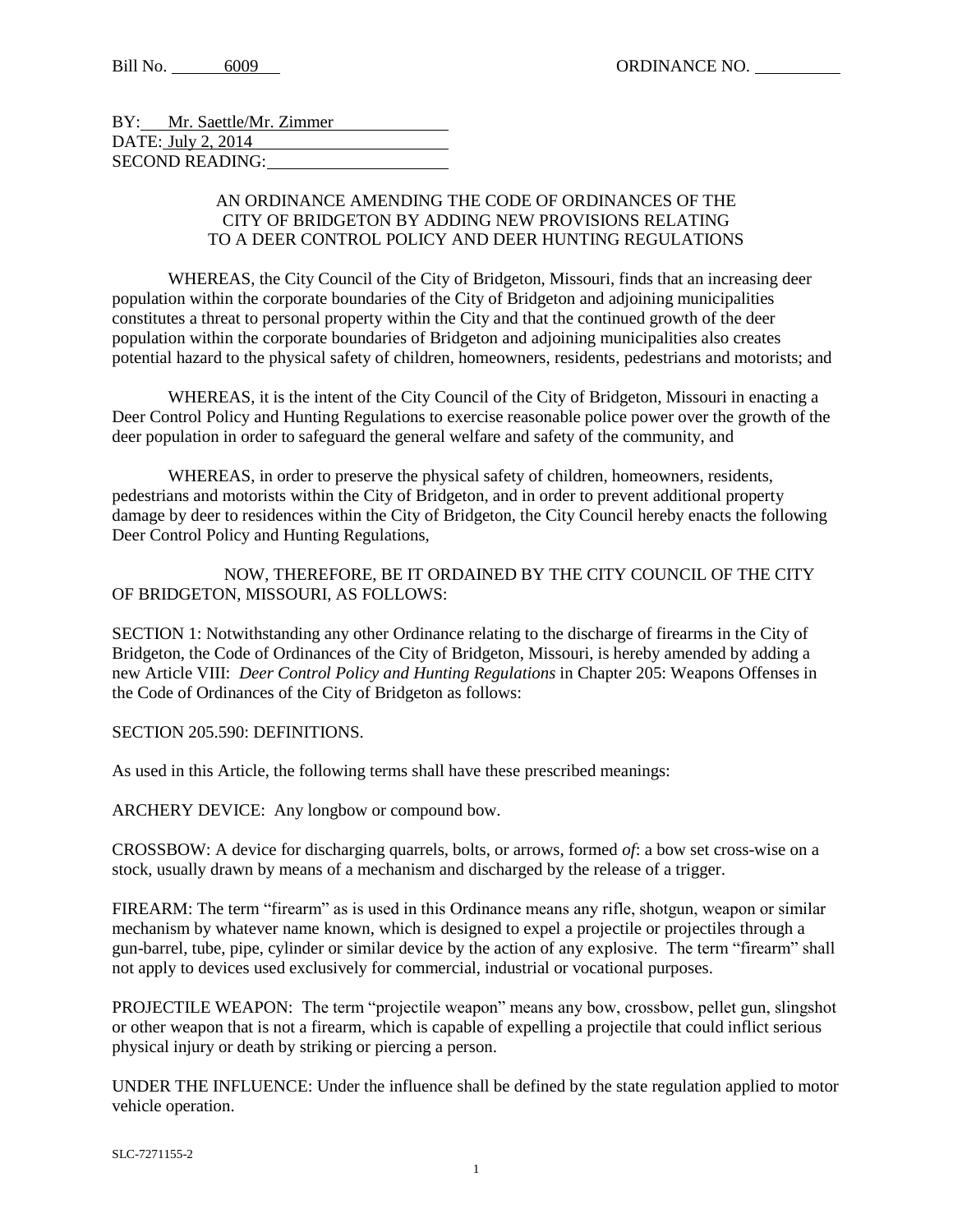SECTION 205.595: REGULATIONS.

This Section establishes regulations for hunting within the corporate limits of the City of Bridgeton during deer hunting season set by the Department of Conservation or such other specific time authorized by the City of Bridgeton.

a. Hunting within City limits is limited to discharging or releasing arrows from archery devices. Crossbows are not permitted under this Ordinance.

b. Prior to any hunting activity under this section, the property owner shall notify the Bridgeton Police Department of his or her intent to hunt on his or her property. This notification shall include the names of all property owners, the address of the proposed hunt property, the dates of the proposed hunt, and the names of all proposed hunters. In addition to the foregoing, the property owner shall complete a *Notification of Intent to Hunt* form and return said form to the Police Department prior to engaging in or permitting any hunting activity on his or her property.

c. All current laws of the State of Missouri in regards to the regulations of hunting shall be obeyed within the corporate limits of the City of Bridgeton.

d. The hunt shall conform to all state regulations as defined by this Missouri Department of Conservation.

## f. Permission to Hunt

1. It shall be unlawful for any person carrying an archery device of any type, to knowingly enter into the premises or property of another, or to discharge any of the aforesaid archery devices while on the premises or property of another without first having obtained permission in writing from the owner, lessee, or person in charge of such premises or property. The duly obtained written permission shall be carried on the person of the hunter requesting and receiving such permission.

2. In additional to the requirements set forth herein, it shall be at the discretion of the owner, lessee, or person in charge of any premises or property to set the parameters under which any person may hunt upon any such premises or property under the control of the owner, lessee, or person in charge.

3. Each hunter shall be held responsible for the actions of such hunter, including but not limited to during the period in which permission was granted by the landowner, lessee, or person in charge.

4. No person without lawful authority, or without the expressed or implied consent of the owner, lessee or his agent, shall enter any building or enter upon any enclosed or improved real estate, lot or parcel of ground within the City of Bridgeton or being upon the property of another, shall fail or refuse to leave such property when requested to do so by the owner, lessee, or person in charge of said property.

5. Continuous neighbors must be notified in wiring by the property owner and the property owner must be able to show the appropriate documentation of receipt of the notification of the approximate date and time period of the hunt. For purposes of this sub-section, contiguous shall mean any adjoining property that shares a common property line (or point) with the lot on which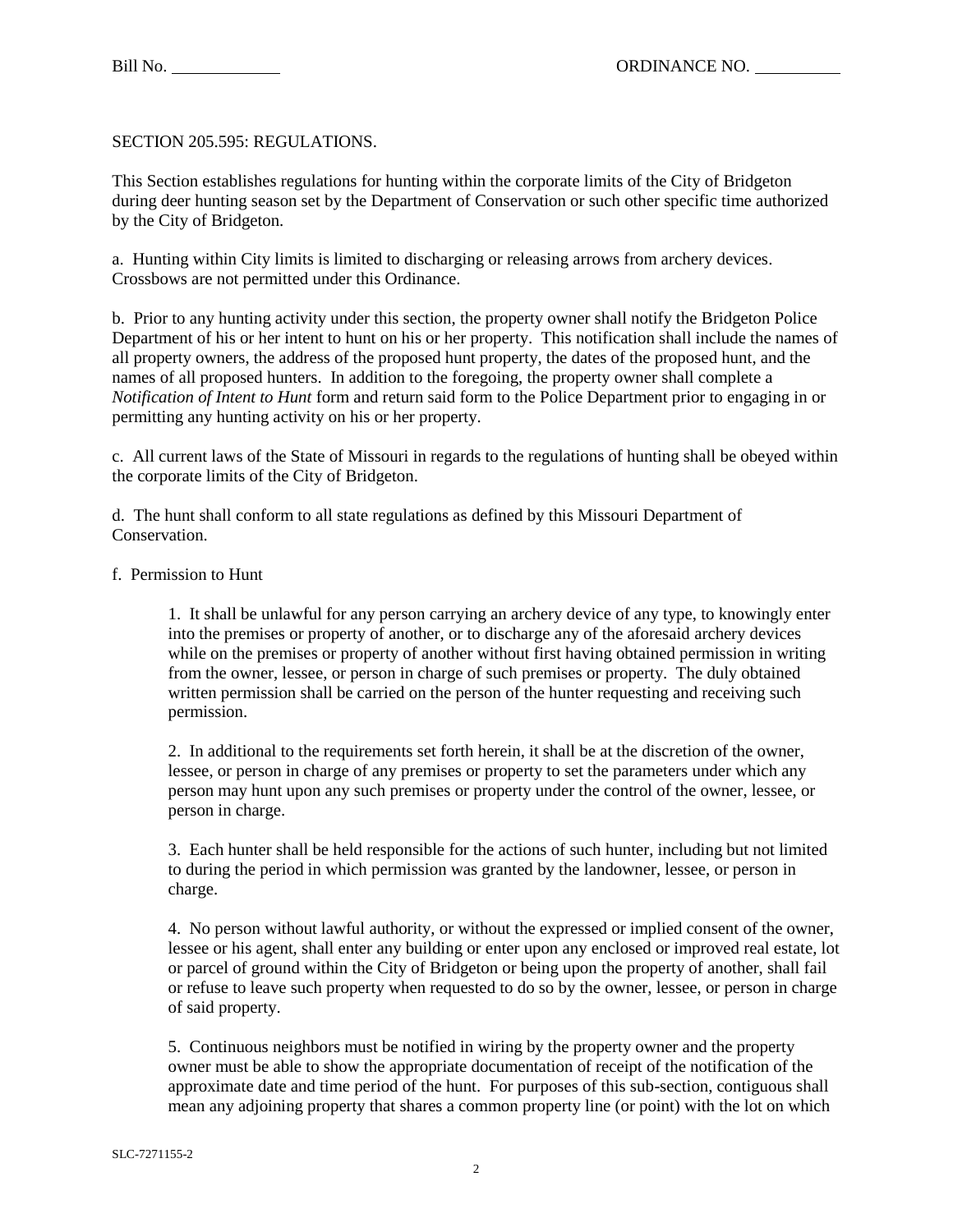the proposed hunt shall occur. Lots separated by streets, common areas, or other public thoroughfares shall not be considered contiguous.

g. In addition to any requirements imposed by the Missouri Department of Conservation regulations, any individual who successfully harvests a deer during a hunt must report the hunter's name , sex of the deer and the location of the harvest within two (2) business days by calling the Bridgeton Police Department during normal business hours or by delivering written notification to the Office of the Chief of Police.

h. Prior to discharging an archery device intended to be used for hunting, it shall be the hunter's responsibility to permanently mark each arrow or other projectile with his or her Missouri Department of Conservation identification number.

i. Nothing in this Deer Control Policy shall authorize the parking or standing of vehicles on private property without the consent of the property owner or to park a vehicle in any manner otherwise prohibited by the City Code. All hunters shall park their vehicles on the same property on which they are hunting.

j. Prior to hunting within the city limits of Bridgeton, every individual seeking to hunt shall apply for a permit from the office of the Chief of Police and provide a certificate of completion of an archery device hunter safety course as approved or provided by the Missouri Department of Conservation, regardless of age.

SECTION 205.600: SPECIFIC ACTIONS PROHIBITED/REQUIRED

a. It shall be unlawful for any person to discharge any archery device across any street, sidewalk, road, highway or playground.

b. It shall be unlawful for any person to discharge an archery device at or in the direction of any person, vehicle, dwelling, house, church, school, playground or building that is within the range of discharge including a safety margin of at least seventy-five (75) feet.

c. It shall be unlawful for any person to discharge any archery device within one hundred fifty (150) yards of any church, school or playground. It shall be unlawful for any person to discharge an archery device within thirty (30) yards of any dwelling, building, structure or vehicle, unless the hunter has previously received express authority to discharge the archery device within thirty (30) yards from the owner of the dwelling, building, structure or vehicle.

d. No arrow or other projectile used to hunt deer pursuant to the Deer Control Policy may be discharged or projected at such an angle or distance as to land on public or private property other than the property on which the hunt has been authorized.

e. No arrow or other projectile used to hunt deer pursuant to the Deer Control Policy may be discharged or projected at such an angle or distance as to land within seventy-five (75) feet of any front yard property line.

f. No arrow or other projectile used to hunt deer pursuant to the Deer Control Policy may be discharged or projected at such an angle or distance as to land within fifty (50) feet of any street or public right of way.

g. All hunting shall be conducted from an elevated position that is at least ten (10) feet in height and faces the interior of the property. The elevated position (deer stand) shall be located in such a way as to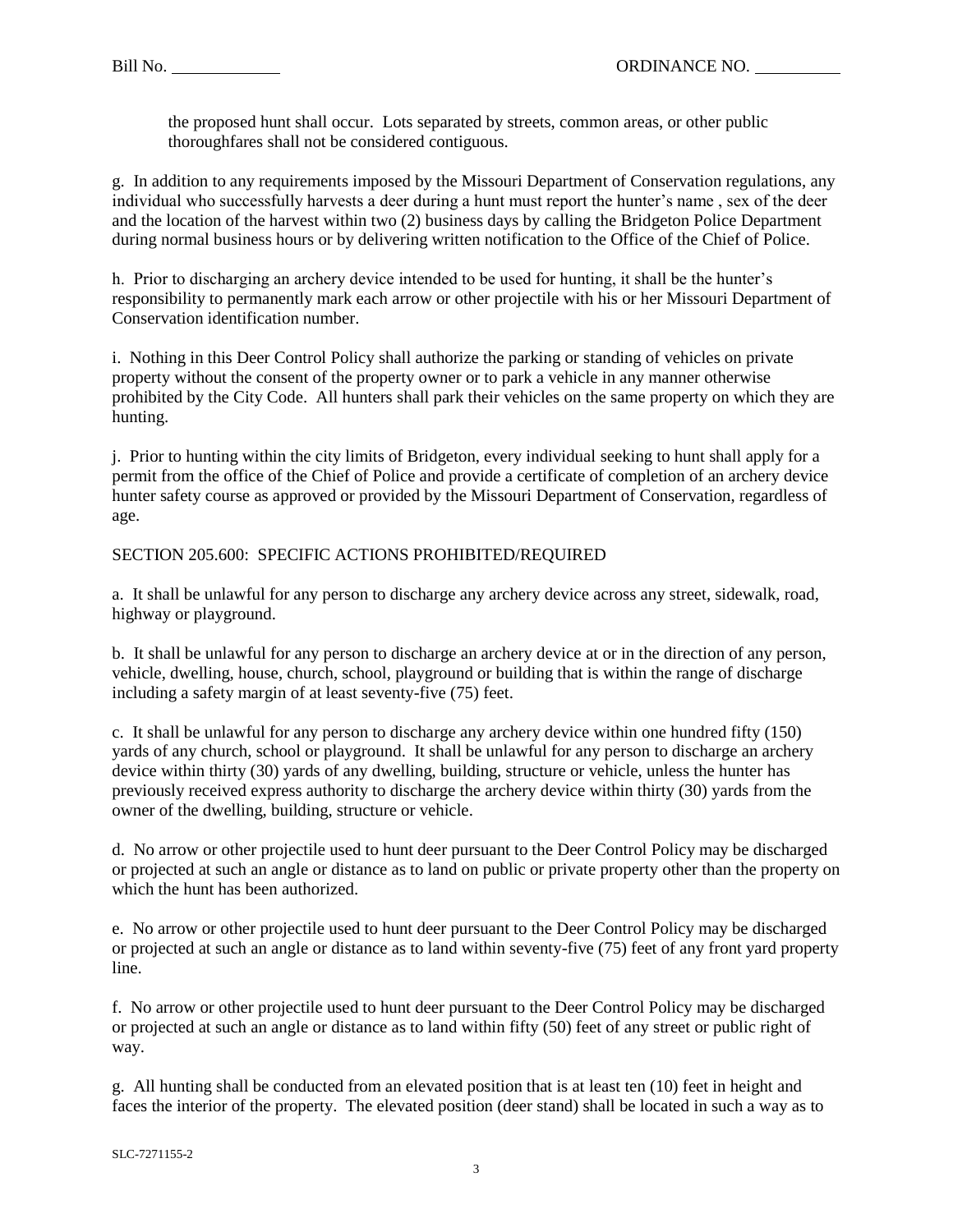direct arrows towards the interior of the property and to prevent any arrow from landing any closer than twenty-five (25) feet from any side or rear property line.

h. No hunting is authorized on tracts of land under three (3) acres in area, except that adjacent property owners may combine their parcels to satisfy the property line discharge restrictions contained in Sections (e) and (g) herein. All other provisions of the Deer Control Policy shall apply to combined lots.

i. It shall be unlawful for any person under the age of eighteen (18) years old to hunt deer within the Bridgeton city limits.

j. No person shall possess, consume or be under the influence of alcohol or nay other controlled substance while engaged in hunting activities within the Bridgeton city limits.

## SECTION 205.315: DEER RETRIEVAL

a. Any person who kills or injures any deer while hunting shall make a reasonable search to retrieve the deer and take it into his or her possession.

b. This section does not authorize the act of trespass.

c. It shall be the hunter's responsibility to obtain the permission of any property owner upon which an injured or dead deer is located prior to engaging in a reasonable search and retrieval of the deer.

d. In the event that the hunter cannot obtain the permission of a property owner to conduct a reasonable search and retrieval of an injured or dead deer, the hunter shall immediately notify the Missouri Department of Conservation and the Police Department.

## SECTION 205:320: FIELD CLEANING

a. Any person who kills any deer while hunting shall follow all Missouri Department of Conservation guidelines regarding field dressing and processing the animal.

b. Any person who kills any deer while hunting shall take precautionary measures to avoid field dressing the deer in a public or conspicuous location.

c. Any person who field dresses or otherwise processes a deer shall properly dispose of the discarded organs and/or other parts in plastic bags in private trash depositories, or by other appropriate means. Nothing contained herein shall authorize the illegal dumping of solid waste or authorize the illegal dumping of bio-hazardous waste.

d. The transportation of a carcass along any public right-of-way is prohibited, unless it is covered or hidden from public view.

SECTION 2. All Ordinances or parts of Ordinances in conflict with this Ordinance are hereby to the extent of such conflict superseded.

SECTION 3: This Ordinance shall be in full force and effect from and after its passage and approval.